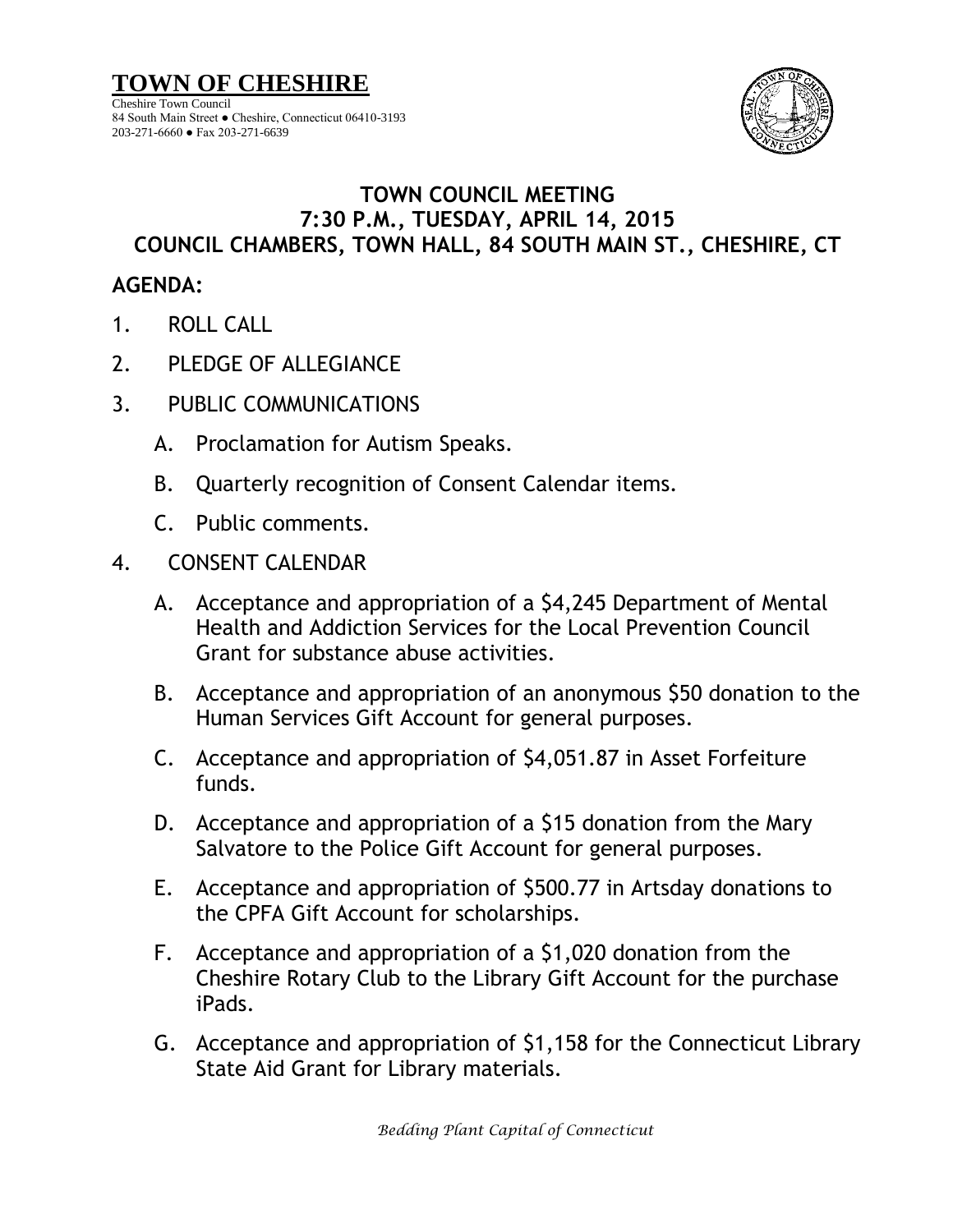- H. Authorization to apply for a Connecticut Department of transportation Capital Assistance Grant for \$96,000 for the purchase of two minibuses.
- I. Authorization to apply for, and acceptance and appropriation of, the 2015 JAG Violence Crime Prevention Grant for Crises Intervention Training grant.
- 5. ITEMS REMOVED FROM CONSENT CALENDAR
- 6. OLD BUSINESS
- 7. NEW BUSINESS
	- A. Adoption of the FY 2015-2016 General Fund Operating Budget.
	- B. Adoption of the FY 2015-2016 Water Pollution Control Department Fund Operating Budget.
	- C. Adoption of the FY 2015-2016 Community Pool Fund Operating Budget.
	- D. Set public hearing for an Electrical Distribution Easement to Eversource at Routes 68 and 70.
	- E. Approval of amended job description for the Town Manager executive secretary position.
	- F. Award of bid for the Exterior Masonry Wall Repairs at Highland, Dodd and Cheshire High Schools.
	- G. Supplemental appropriation for Special Education Expenses.
	- H. Update of designation of bank depositories.
	- I. Approval of tax appeal settlement for Macy's v. Town of Cheshire, possible executive session.
- 8. TOWN MANAGER REPORT AND COMMUNICATIONS
	- A. Monthly Status Report.
	- B. Department Status Reports: Police, Fire, Fire Marshal.
- 9. TOWN ATTORNEY REPORT AND COMMUNICATIONS